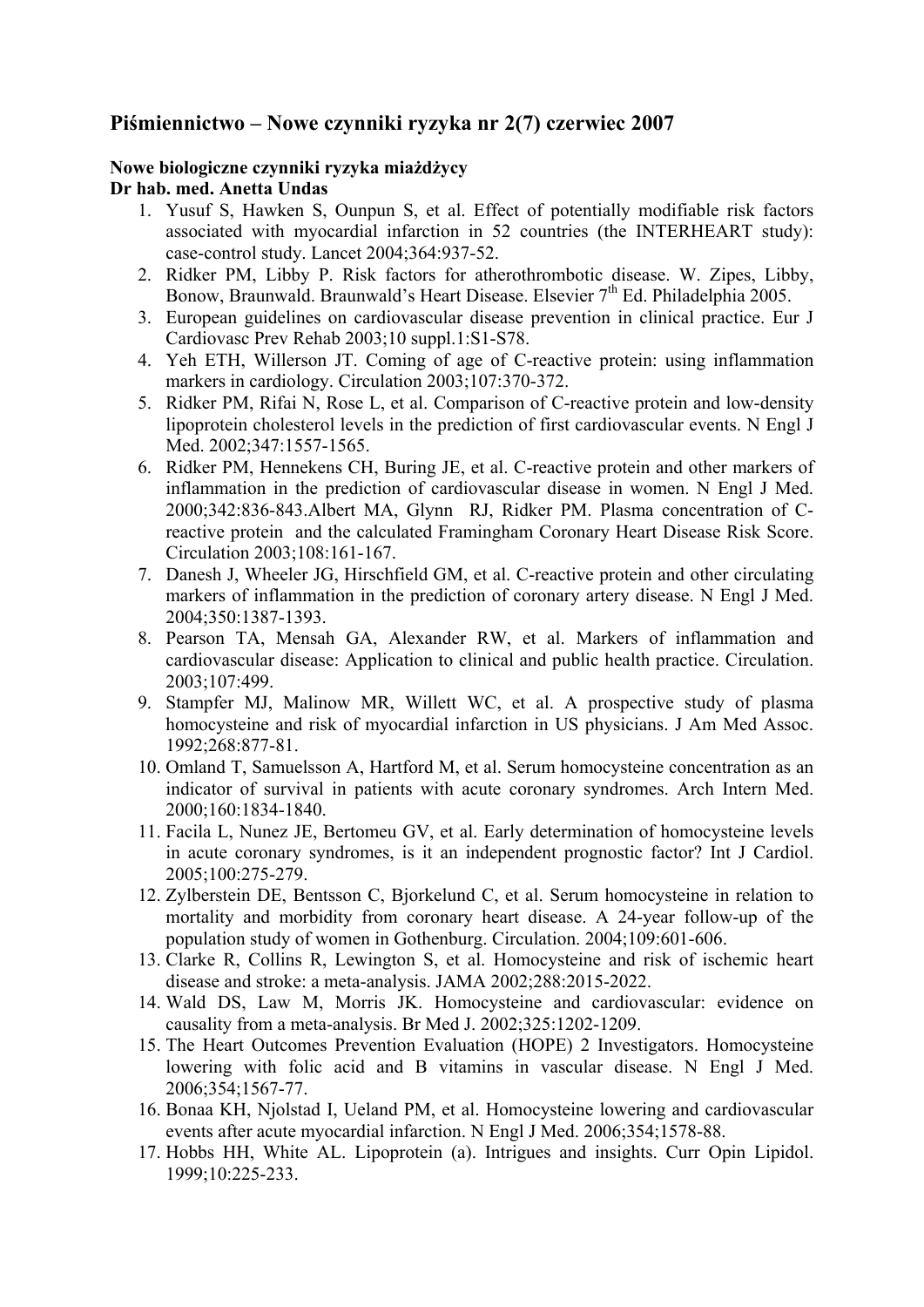- 18. Danesh J, Collins R, Peto R. Lipoprotein (a) and coronary artery disease. Metaanalysis of prospective studies. Circulation. 2000;102:1082-1087.
- 19. Albert MA, Danieson E, Rifai N, Ridker PM. Effect of statin therapy on C-reactive protein levels: The pravastatin inflammation /CRP evaluation (PRINCE). JAMA. 2001;286:64-70.
- 20. Ma J, Hennekens CH, Ridker PM, Stampfer MJ. A prospective study of fibrinogen and risk of myocardial infarction in the Physicians' Health Study. J Am Coll Cardiol. 1999;33:1347-1352.
- 21. De Stavola BL, Meade TW. Long-term effects of hemostatic variables on fatal coronary heart disease: 30-year results from the first prospective Northwick Park Heart Study (NPHS-I). J Thromb Haemost. 2007;5:461-71.
- 22. Morange PE, Bichel C, Nicaud V et al. Hemostatic factors and the risk of cardiovascular death in patients with coronary artery disease: the AtheroGene study. Arterioscler Thromb Vasc Biol. 2006;26:2793-9.
- 23. Rudnicka AR, Mt-Isa S, Meade TW. Associations of plasma fibrinogen and factor VII clotting activity with coronary heart disease and stroke: prospective cohort study from the screening phase of the Thrombosis Prevention Trial. J Thromb Haemost. 2006;4:2405-10.
- 24. Acevado M, Pearce GL, Kottke-Marchant K. Elevated fibrinogen and homocysteine levels enhance the risk of mortality in patients from a high-risk preventive cardiology clinic Arterioscler Thromb Vasc Biol. 2002;22:1042-1047.

## **Szczepienia przeciw grypie w prewencji chorób sercowo-naczyniowych Dr hab. med. Piotr Podolec, Dr Grzegorz Kopeć**

- 1. Johnson NPAS, Mueller J: Updating the accounts : global mortality of the 1918-20 "Spanish" influenza epidemic. *Bull Hist Med* 2002;76:105-15.
- 2. Azambuja MI: Spanish flu and early 20th-century expansion of a coronary heart disease – prone subpopulation. *Tex Heart Inst J* 2004;31:14-21.
- 3. Bondarenko SS, Tumanov FA: The effect of influenza and para-influenza on the course of ischemic heart disease. *Ter Arkh* 1992;64:81-83.
- 4. Spodick DH, Flessas AP, Johnson MM, et al: Association of acute respiratory symptoms with onset of acute myocardial infarction: Prospective investigation of 150 consecutive patients and matched control patients. *The American Journal of Cardiology*. 1984;53:481-482.
- 5. Smeeth L, Thomas SL, Hall AJ, et al: Risk of myocardial infarction and stroke after acute infection or vaccination. *N Engl J Med* 2004;351:2611-2618.
- 6. Madjid M, Miller Ch, Zarubaev V, et al: Influenza epidemics and acute respiratory disease activity are associated with a surge in autopsy-confirmed coronary heart disease death: results from 8 years of autopsies in 34 892 subjects. *Eur Heart J* doi:10.1093/eurheartj/ehm035
- 7. http://www.who.int/csr/disease/influenza/en/
- 8. Centers for disease control and prevention (CDC). Advisory committee on immunization practices. Smith NM, Bresee JS, Shay DK, et al: Prevention and control of influenza. Recommendations of the advisory commitee on immunization practices (ACIP). *MMWR Recom Rep* 2006;55:1-41.
- 9. http://www.pzh.gov.pl/epimeld/grypa/
- 10. Davis MM, Taubert K, Benin A, et al: Influenza vaccination as secondary prevention for cardiovascular disease. A science advisory from the American Heart Association/American College of Cardiology. *Circulation* 2006;114:1459-1553.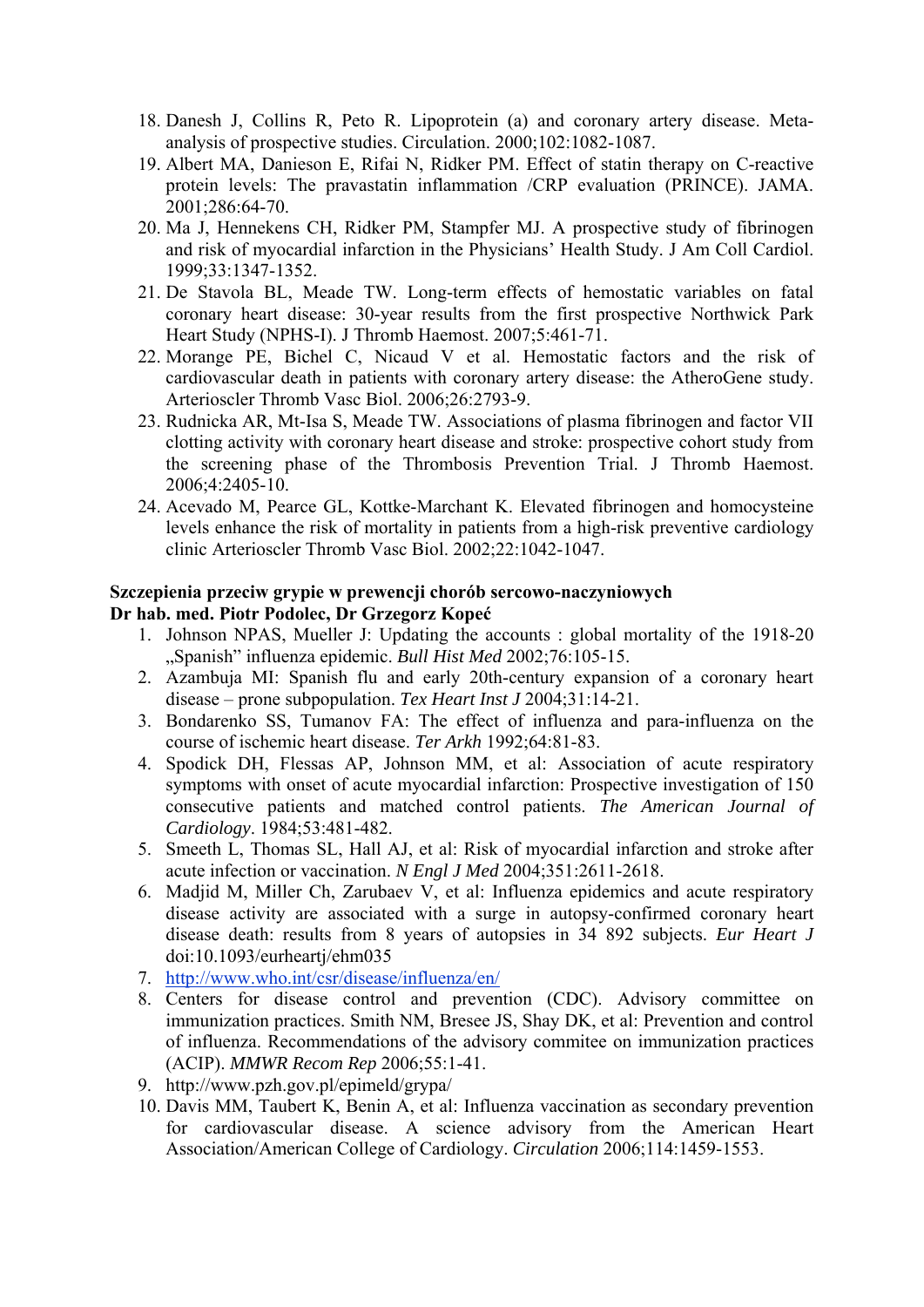- 11. Tabela 1. Naghavi M, Barlas Z, Siadaty S. et al: Association of influenza vaccination and reduced risk of reccurent myocardial infarction. *Circulation* 2000;102:3039-3045
- 12. Tabela 1. Lavallée P, Perchaud V, Gautier-Bertrand M. et al: Association between influenza vaccination and reduced risk of brain infarction. *Stroke* 2002;33:513-518
- 13. Tabela 1. Siscovick DS, Raghunathan TE, Lin D, et al: Influenza vaccination and the risk of primary cardiac arrest. *Am J Epidemiol* 2000;152:674-677.
- 14. Jackson LA, Yu O, Heckbert SR, et al: Influenza vaccination is not associated with a reduction in the risk of reccurent coronary events. American Journal of Epidemiology 2002;156:634-640
- 15. Gurfinkel EP, Leon de la Fuente RL, Mendiz O et al: Influenza vaccine pilot study in acute myocardial infarction and planned percutaneous coronary intervention. The Flu Vaccination Acute Coronary Syndromes (FLUVACS) Study Group. Circulation 2002;105:2143-8.
- 16. Gurfinkel EP, Leon de la Fuente RL, Mendiz O et al: Flu vaccination in acute coronary syndromes and planned coronary interventions (FLUVACS) Study. One year follow – up. *Eur Heart J* 2004;25:25-31.
- 17. Smith SC Jr, Allen J, Blair SN, et al: AHA/ACC guidelines for secondary prevention for patients with coronary and other atherosclerotic vascular disease: 2006 update. *Circulation.* 2006; 113: 2363–2372.
- 18. Heart Protection Study Collaborative Group. MRC/BHF Heart Protection Study of cholesterol lowering with simvastatin in 20,536 high-risk individuals: a randomised placebo-controlled trial. *Lancet.* 2002; 360: 7–22.
- 19. The Macroepidemiology of Influenza Vaccination (MIV) Study Group The macroepidemiology of influenza vaccination in 56 countries, 1997–2003. *Vaccine*  2005;23:5133–5143.
- 20. Madjid M, Naghavi M, Litovsky S, et al: Influenza and cardiovascular disease. A new opportunity for prevention and the need for further studies. *Circulation*  2003;108:2730-2736
- 21. Bouwman JJ, Visseren FL, Bosch MC, et al: Procoagulant and inflammatory response of virus-infected monocytes. *Eur J Clin Invest* 2002;32:759-766.

#### **Komentarz dotyczący epidemiologii grypy i szczepień**



rydak<sup>4</sup>L.B. Grypa i jej profilaktyka. Termedia, Poznań wyd. 2, 2004, 1-272.  $\frac{1}{2}$ rydak L $\frac{1}{2}$ B. Grypa problem zdrowia publicznego. Praktyka Lekarska , 27, 18f vdak L.B., Fracka M., Machała M., Szkudlarek D.:Antibody response to



vaccine in children with bronchopulmonary dysplasia. Infection, 2001, 29(3), 181-182

- 4. Brydak L.B., Guzy J., Starzyk J., Machała M., Góźdź S.: Humoral immune response after vaccination against influenza in patients with breast cancer. Supportive Care in Cancer, 2001, 9(1), 65-68
- 5. Brydak L.B., Machała M. Humoral immune response to influenza vaccination in patients from high-risk groups. Drugs, 2000, 60(1), 35-53.
- 6. Brydak L.B, Machała M. Zaszczep się przeciwko grypie, aby uniknąć tragedii, jaka spotkała naszych dziadków. Terapia, Wyd. Warsaw Voice, 2006,1-23
- 7. Brydak L.B, Machała M.,: Grypa ostatnia niekontrolowana plagą ludzkości .Wyd. Warsaw Voice, 2006,1-16
- 8. Brydak L.B., Machała M., Łaguna P., Rokicka-Milewska R.:Antibody response to hemagglutinin and neuraminidase in splenectomized patients vaccinated against influenza in Poland. Journal of Clinical Immunology, 2004, 24(3), 225-236.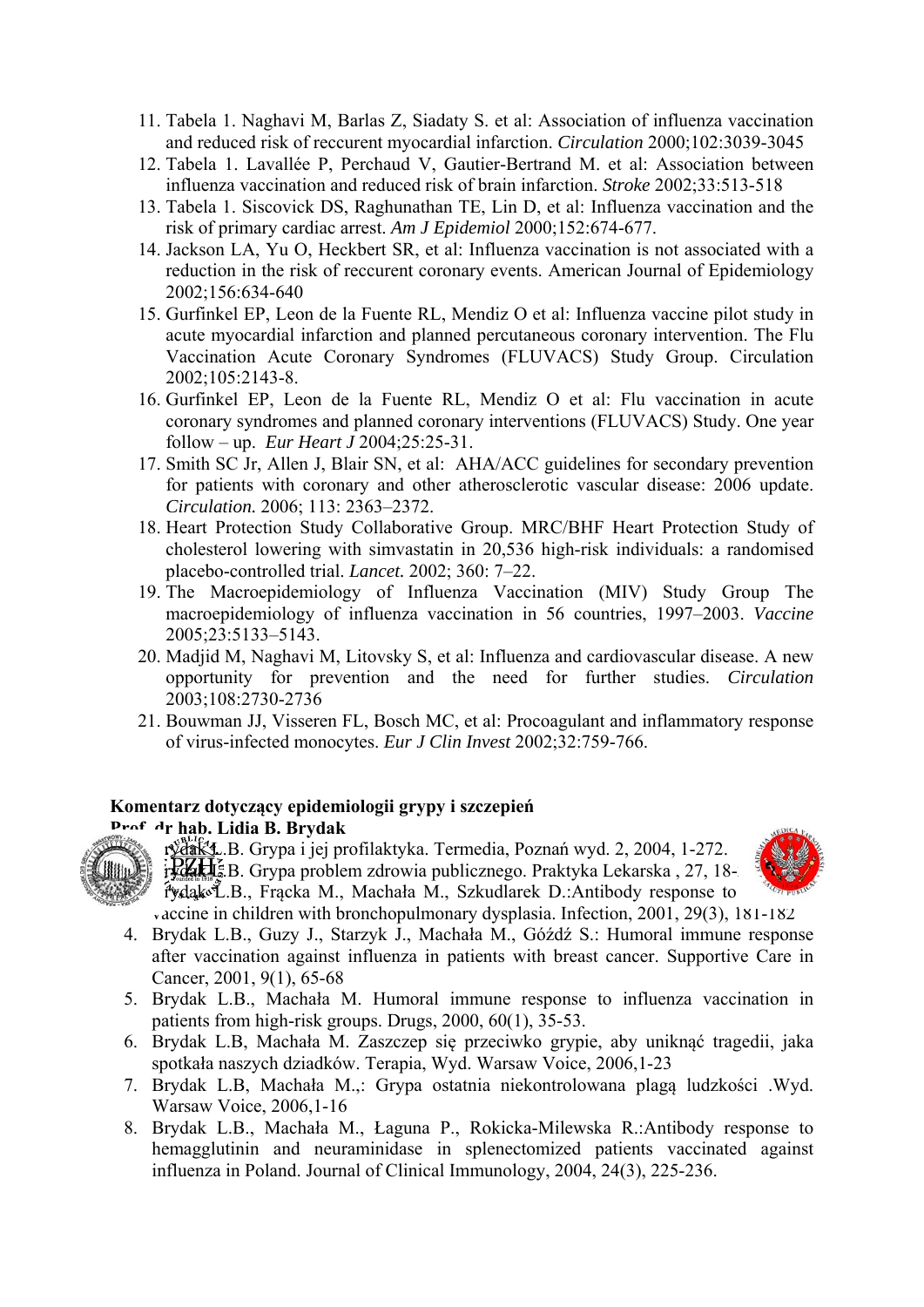- 9. Brydak L.B., Machała M., Centkowski P., Warzocha K., Biliński P.: Humoral response to hemagglutinin components of influenza vaccine in patients with non-Hodgkin malignant lymphoma. Vaccine, 2006, 24(44-46), 6620-6623.
- 10. Brydak LB., Machała M., Myśliwska J., Myśliwski A., Trzonkowski P. Immune respons to influenza vaccinationa in an elderly population. Journal of Clinical Immunology, 2003, 23(3), 214-222.
- 11. Brydak L.B., Rokicka–Milewska R., Machała M., Jackowska T.: Studies on the humoral immune response to hemagglutinin of influenza vaccine in children with acute lymphoblastic leukemia after chemotherapy treatment.International J. of Pediatric Hematology/Oncology, 2000, 7(1), 29-40.
- 12. Brydak L.B., Skwarczyński T., Machała M.: Antibody response to influenza vaccination in healthy adults.Viral Immunology, 2004, 17(4), 609-615.
- 13. Brydak L.B. Steciwko A.F.: Grypa. Wskazania do szczepień, możliwe powikłania .List do lekarzy. Terapia 2006, 9(183), 9-12.
- 14. Glezen W.P. Serious morbidity and mortality associated with influenza epidemics. Epidemiol. Rev. 1993, 4, 25-44.
- 15. Jahnz-Różyk K., Brydak L.B., Targowski T., Machała M., Płusa T.:Effect of influenza vaccinations on immune response and serum eotaxin level in patients with allergic bronchial asthma .Mediators of Inflammation, 2004, 13(3), 195-199.
- 16. Myśliwska J., Trzonkowski P., Szmit E., Brydak L.B., Machała M., Myśliwski A.: Immunomodulating effect of influenza vaccination in the elderly differing in health status. Experimental Gerontology, 2004, 39(10), 1147-145.
- 17. Machała M., Brydak L.B.: Program nadzoru nad grypą SENTINEL w Polsce. Essentia Medica, 2006, 5-6(31-32), 14-18.
- 18. Machała M., Wiatr E., Gawryluk D., Brydak L.B. Znaczenie diagnostyki wirusologicznej dla skuteczności leczenia hospitalizowanych pacjentów zakażonych wirusem grypy. Pneumonologia i Alergologia Polska 2006, II(74), 166-173.
- 19. Morbidity and Mortality Weekly Report. Prevention an Control of Influenza 2006, 55, 1-42.
- 20. Myśliwska J., Trzonkowski P., Szmit E., Brydak L.B., Machała M., Myśliwski A.: Association between cytomegalovirus infection, enhanced proinflammatory response and low level of anti-hemagglutinins during the anti-influenza vaccination-an impact of immunosenescence. Vaccine, 2003, 8, 21(25-26), 3826-3836.
- 21. Oxford J.S., Manuguerra J.C., Kistner O., Linde A., Kunze M., Lange W., Schweiger B., Spala G., Rebelo de Andrade H., Perez Brena P.R., Beytout J., Brydak L.B., Caraffa de Stefano D., Hungnes O., Kyncl J., Montomoli E., Gil de Miguel A., Vranckx R., Osterhaus A.:A new European perspective of influenza pandemic planning with a particular focus on the role of mammalian cell culture vaccines. Vaccine, 2005, 23(46- 47), 5440-9.
- 22. World Health Organization, strona internetowa www.who.int

### **Grubość kompleksu intima–media tętnic szyjnych Prof. dr hab. med. Zbigniew Gąsior**

- 1. Barrett-Connor E, Laughlin GA, Connor C: Coronary artery calcium versus intimamedia thickness as a measure of cardiovascular disease among asymptomatic adults. Am J Cardiol 2007; 99: 227-31.
- 2. Kathiresan S, Larson MG, Keyes MJ i wsp: Assessment by cardiovascular magnetic resonance, electron beam computed tomography, and carotid ultrasonography of the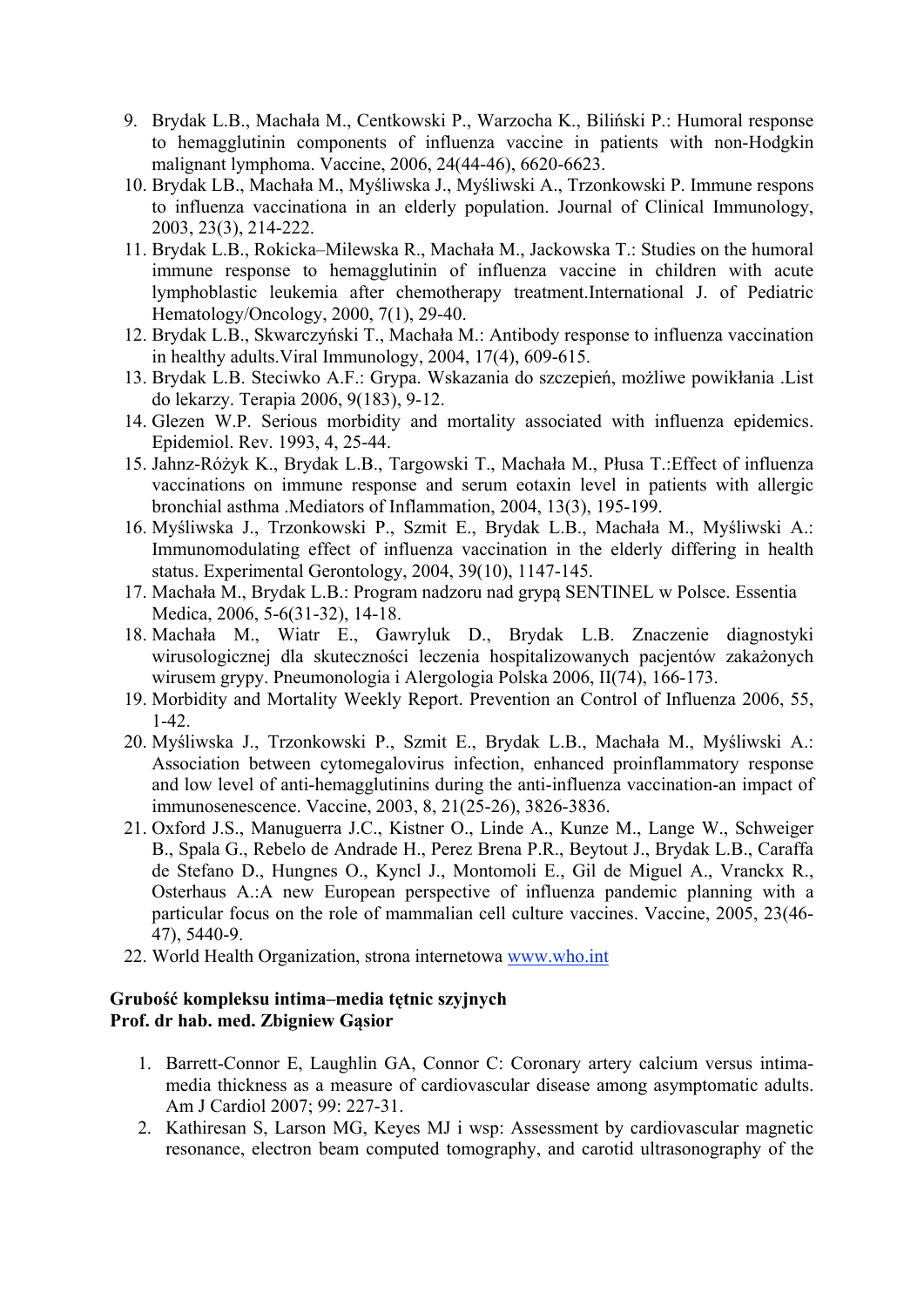distribution of subclinical atherosclerosis across Framingham risk strata. Am J Cardiol 2007; 99: 310-4.

- 3. Howard G, Sharett AR, Heiss G i wsp: Carotid artery intimal-media thickness distribution in general populations as evaluated by B-mode ultrasound. ARIC Investigators. Stroke 1993; 24: 1297-1304.
- 4. Hodis HN, Mack WJ, LaBree L i wsp: The role of carotid arterial intima-media thickness in predicting clinical coronary events. Ann Intern Med 1998; 128: 262-269.
- 5. Corrado E, Rizzo M, Tantillo R i wsp: Markers of inflammation and infection influence the outcome of patients with baseline asymptomatic carotid lesions. Stroke; 2006: 37, 482-6.
- 6. Bots ML, Baldassarre D, Simon A, de Groot E, O`Leary DH, Riley W, Kastelein JJ, Grobbee DE: Carotid intima-media thickness and coronary atherosclerosis: weak or strong relations? Eur Heart J 2007; 28: 398-406
- 7. 2003 European Society of Hypertension. European Society of Cardiology guidelines for the management of arterial hypertension. J Hypertens 2003; 21: 1011-1053.
- 8. Kablak-Ziembicka A, Przewłocki T, Tracz W i wsp: Gender differences in carotid intima-media thickness in patients with suspected coronary artery disease. Am J Cardiol 2005; 96: 1217-22.
- 9. Dijk JM, van der Graaf Y, Bots ML, Grobbee DE, Algra A: Carotid intima-media thickness and the risk of new vascular events in patients with manifest atherosclerotic disease: the SMART study. Eur Heart J 2006; 27: 1971-8.
- 10. Ogata T, Yasaka M, Yamagishi M, Seguchi O, Nagatsuka K, Minematsu K: Atherosclerosis found on carotid ultrasonography is associated with atherosclerosis on coronary intravascular ultrasonography. J Ultrasound Med 2005; 24: 469-474.
- 11. O`Leary DH, Polak JF, Kronmal RA i wsp: Thickening of the carotid wall: a marker for atherosclerosis in the elderly? Cardiovascular Health Study Collaborative Research Group. Stroke 1996; 27: 224-231.
- 12. O`Leary DH, Polak JF, Kronmal RA i wsp: Carotid-artery intima and media thickness as a risk factor for myocardial infarction and stroke in older adults. N Engl J Med 1999; 340: 14-22.
- 13. Zheng L, Hodis HN, Buchanan TA i wsp: Effect of antihypertensive therapy on progression of carotid intima-media thickness in patients with type 2 diabetes mellitus. Am J Cardiol 2007; 99: 956-60.
- 14. Crouse JR, Raichlen JS, Riley WA i wsp: Effect of rosuvastatin on progression of carotid intima-media thickness in low-risk individuals with subclinical atherosclerosis. JAMA 2007; 297: 1344-53.
- 15. De Backer G, Ambrosioni E, Borch-Johnsen K i wsp: European guidelines on cardiovascular disease prevention in clinical practice. Eur J Cardiovasc Prev Rehab 2003; 10(Suppl): S1-S78.
- 16. Baldassarre D, Amato M, Pustina L i wsp: Measurement of carotid artery intimamedia thickness in dyslipidemic patients increases the power of traditional risk factors to predict cardiovascular events. Atherosclerosis 2007; 191: 403-8.

# **Ocena funkcji śródbłonka (rozszerzalność tętnicy ramiennej) – związek z zaawansowaniem miażdżycy**

# **Dr Grzegorz Kopeć, Dr hab. med. Piotr Podolec**

1. Deanfield JE, Halcox JP, Rabelink TJ. Endothelial function and dysfunction. Testing and clinical relevance. Circulation 2007;115:1285-1295.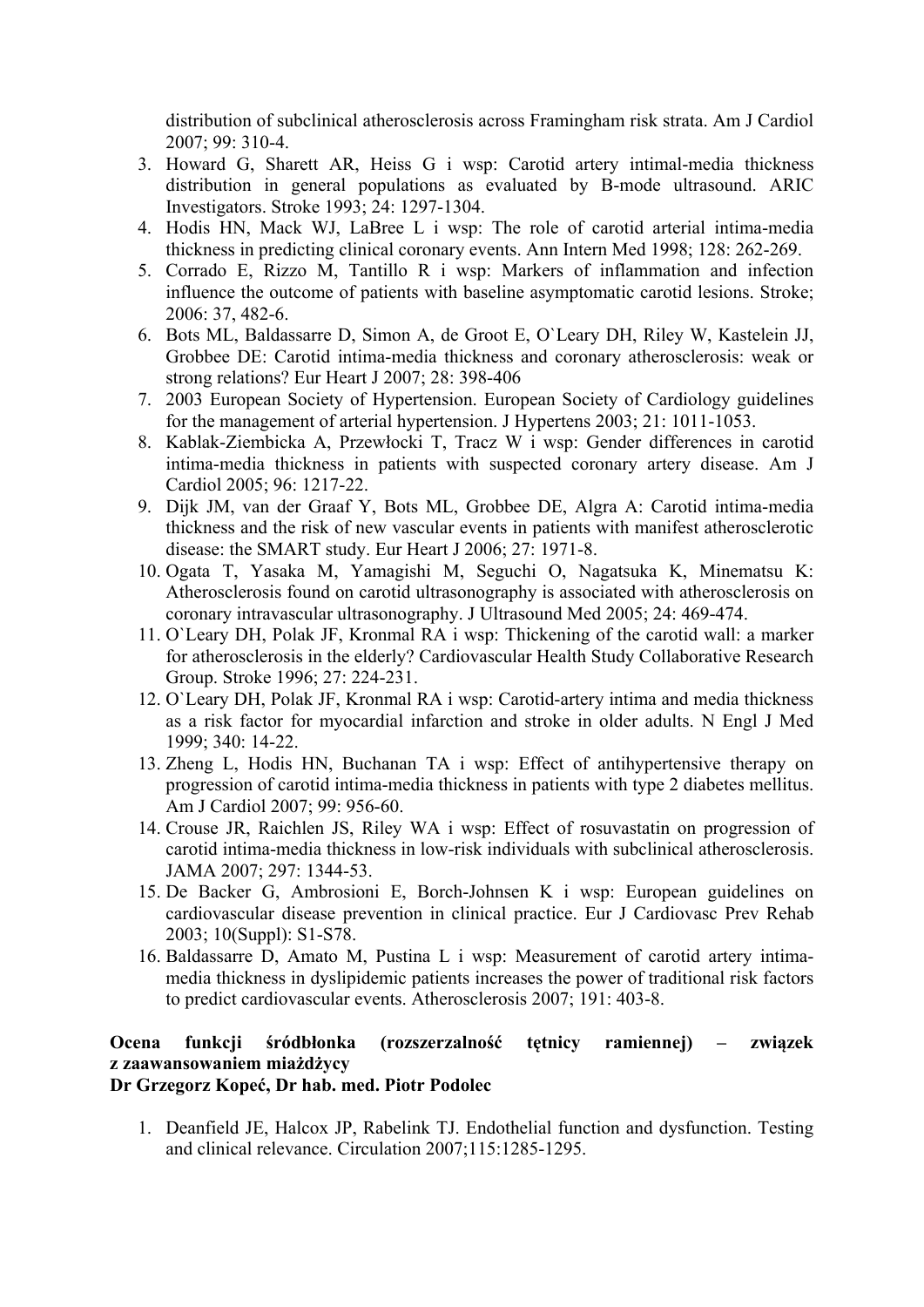- 2. Davignon J, Ganz P. Role of endothelial dysfunction in atherosclerosis. Circulation 2004;109(suppl III):27-32.
- 3. Drexler H. Factors involved in the maintenance of endothelial function. Am J Cardiol 1998;82:3S-4S.
- 4. Kinlay S, Behrendt D, Wainstein M. Role of endothelin 1 in the active constriction of human atherosclerotic coronary arteries. Circulation 2001;104:1114-1118.
- 5. Li J, Zhao SP, Li XP, et al. Non-invasive detection of endothelial dysfunction in patients with essential hypertension. Int J Cardiol 1997;61:165–169.
- 6. Rang HP, Dale MM, Ritter JM. Pharmacology. Churchil Livingstone 1999.
- 7. Furchgott RF, Zawadzki JV. The obligatory role of endothelial cells in the relaxation of arterial smooth muscle cells by acetylocholine. Nature 1980;288:373-376.
- 8. Ludmer PL, Selwyn AP, Shook TL, et al. Paradoxical vasoconstriction induced by acetylcholine in atherosclerosis coronary arteries. N Engl J Med 1986;315:1046–1051.
- 9. Celermajer DS, Sorensen KE, Gooch VM, et al. Non-invasive detection of endothelial dysfunction in children and adults at risk of atherosclerosis. Lancet 1992;340:1111- 1115.
- 10. Corretti MC, Anderson TJ, Benjamin EJ, et al. Guidelines for the Ultrasound Assessment of Endothelial-Dependent Flow-Mediated Vasodilation of the Brachial Artery: A Report of the International Brachial Artery Reactivity Task Force. J Am Coll Cardiol 2002;39:257– 265.
- 11. Takase B, Uehata A, Akima T, et al. Endothelium-dependent flow-mediated vasodilation in coronary and brachial arteries in suspected coronary artery disease. Am J Cardiol 1998;82:1535–1539.
- 12.
- a. Neunteufl T, Katzenschlager R, Hassan A, et al. Systemic endothelial dysfunction is related to the extent and severity of coronary artery disease. Atherosclerosis 1997;129:111-118.
- b. Schroeder S, Enderle MD, Ossen R, et al. Noninvasive determination of endothelium-mediated vasodilation as a screening test for coronary artery disease: Pilot study to assess the predictive value in comparison with angina pectoris, exercise electrocardiography, and myocardial perfusion imaging. Am Heart J 1999;138:731-739.
- c. Teragawa H, Kato M, Kurokawa J, et al. Usefulness of flow-mediated dilation of the brachial artery and/or the intima-media thickness of the carotid artery in predicting coronary narrowing in patients suspected of having coronary artery disease. Am J Cardiol 2001;88:1147-1151.
- d. Jambrik Z, Venneri L, Varga A, et al. Peripheral vascular endothelial function testing for the diagnosis of coronary artery disease. Am Heart J 2004;148:684-689.
- e. Kopeć G, Podolec P, Cwynar M, et al. The role of early markers of atherosclerosis in prediction of critical coronary artery stenosis. J Hypertens 2006;24(supl 6):68 (OS23-1).
- 13. Cohen JD, Drury JH, Ostdiek J, et al. Benefits of lipid lowering on vascular reactivity in patients with coronary artery disease and average cholesterol levels: a mechanism for reducing clinical events? Am Heart J 2000;139(4):734-738.
- 14. Roman M, Naqvi T, Gardin J, et al. Clinical Application of Noninvasive Vascular Ultrasound in Cardiovascular Risk Stratification: A Report from the American Society of Echocardiography and the Society of Vascular Medicine and Biology. J Am Soc Echocardiogr 2006;19:943-954.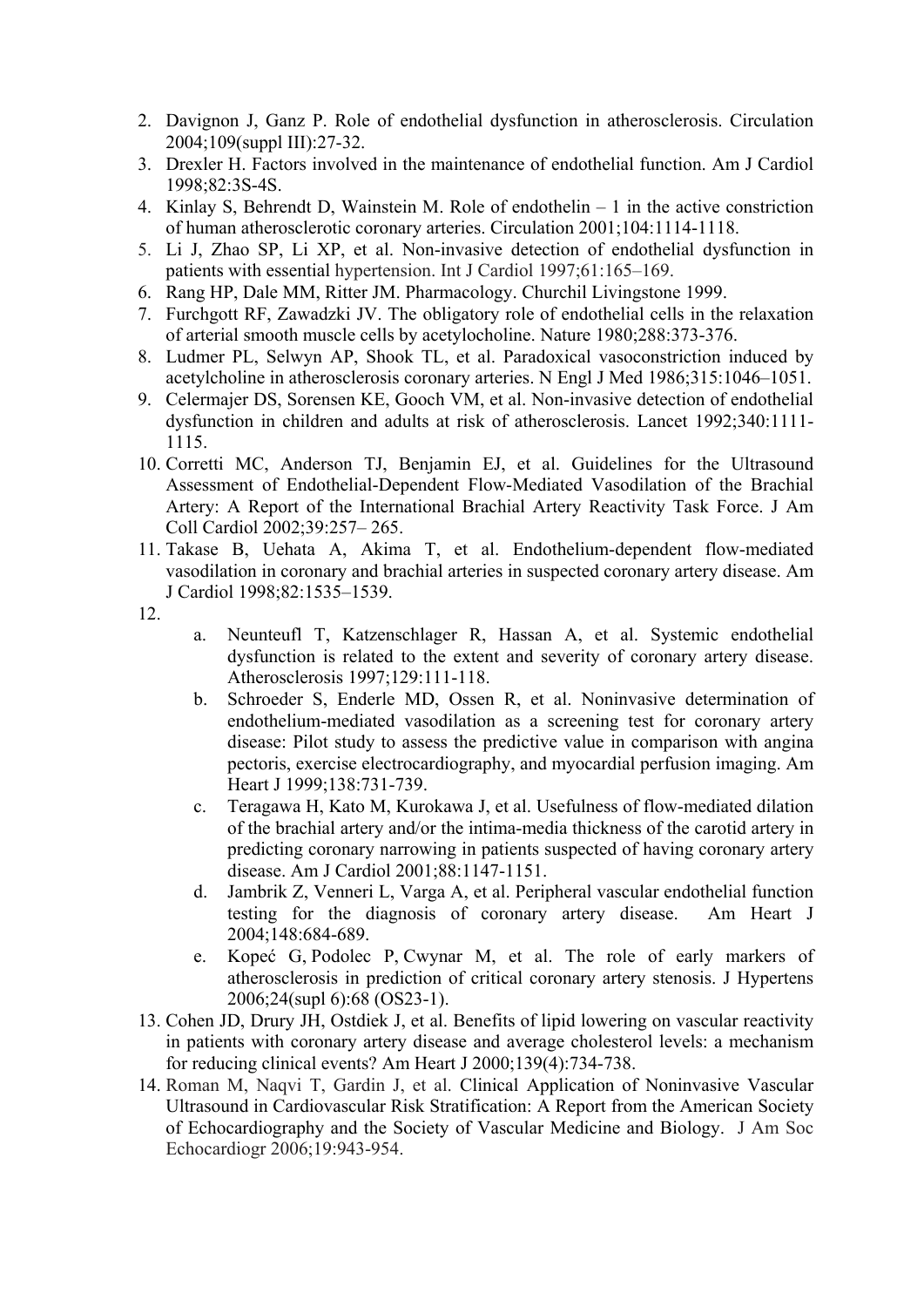### **Wskaźnik uwapnienia tętnic wieńcowych (Calcium Score) Dr hab. med. Mieczysław Pasowicz**

- 1. Stary HC, Chandler AB, Dinsmore RE, Fuster V, Glagov S, Insull W, Jr. *et al.* A definition of advanced types of atherosclerotic lesions and a histological classification of atherosclerosis. A report from the Committee on Vascular Lesions of the Council on Arteriosclerosis, American Heart Association. Circulation 1995;92:1355-74.
- 2. Budoff MJ, Achenbach S, Blumenthal RS, Carr JJ, Goldin JG, Greenland P *et al.* Assessment of coronary artery disease by cardiac computed tomography: a scientific statement from the American Heart Association Committee on Cardiovascular Imaging and Intervention, Council on Cardiovascular Radiology and Intervention, and Committee on Cardiac Imaging, Council on Clinical Cardiology. Circulation 2006;114:1761-91.
- 3. Greenland P, LaBree L, Azen SP, Doherty TM, Detrano RC. Coronary artery calcium score combined with Framingham score for risk prediction in asymptomatic individuals. JAMA 2004;291:210-15.
- 4. Taylor AJ, Bindeman J, Feuerstein I, Cao F, Brazaitis M, O'Malley PG. Coronary calcium independently predicts incident premature coronary heart disease over measured cardiovascular risk factors: mean three-year outcomes in the Prospective Army Coronary Calcium (PACC) project. J.Am.Coll.Cardiol. 2005;46:807-14.
- 5. Arad Y, Goodman KJ, Roth M, Newstein D, Guerci AD. Coronary calcification, coronary disease risk factors, C-reactive protein, and atherosclerotic cardiovascular disease events: the St. Francis Heart Study. J.Am.Coll.Cardiol. 2005;46:158-65.
- 6. Vliegenthart R, Oudkerk M, Hofman A, Oei HH, van Dijck W, van Rooij FJ *et al.* Coronary calcification improves cardiovascular risk prediction in the elderly. Circulation 2005;112:572-77.
- 7. Lamonte MJ, Fitzgerald SJ, Church TS, Barlow CE, Radford NB, Levine BD *et al.* Coronary artery calcium score and coronary heart disease events in a large cohort of asymptomatic men and women. Am.J.Epidemiol. 2005;162:421-29.
- 8. Pletcher MJ, Tice JA, Pignone M, Browner WS. Using the coronary artery calcium score to predict coronary heart disease events: a systematic review and meta-analysis. Arch.Intern.Med. 2004;164:1285-92.
- 9. De Backer G, Ambrosioni E, Borch-Johnsen K, Brotons C, Cifkova R, Dallongeville J *et al.* European guidelines on cardiovascular disease prevention in clinical practice. Third Joint Task Force of European and Other Societies on Cardiovascular Disease Prevention in Clinical Practice. Eur.Heart J. 2003;24:1601-10.
- 10. Haberl R, Becker A, Leber A, Knez A, Becker C, Lang C *et al.* Correlation of coronary calcification and angiographically documented stenoses in patients with suspected coronary artery disease: results of 1,764 patients. J.Am.Coll.Cardiol. 2001;37:451-57.
- 11. Budoff MJ, Diamond GA, Raggi P, Arad Y, Guerci AD, Callister TQ *et al.* Continuous probabilistic prediction of angiographically significant coronary artery disease using electron beam tomography. Circulation 2002;105:1791-96.
- 12. Knez A, Becker A, Leber A, White C, Becker CR, Reiser MF *et al.* Relation of coronary calcium scores by electron beam tomography to obstructive disease in 2,115 symptomatic patients. Am J Cardiol 2004;93:1150-52.
- 13. O'Rourke RA, Brundage BH, Froelicher VF, Greenland P, Grundy SM, Hachamovitch R *et al.* American College of Cardiology/American Heart Association Expert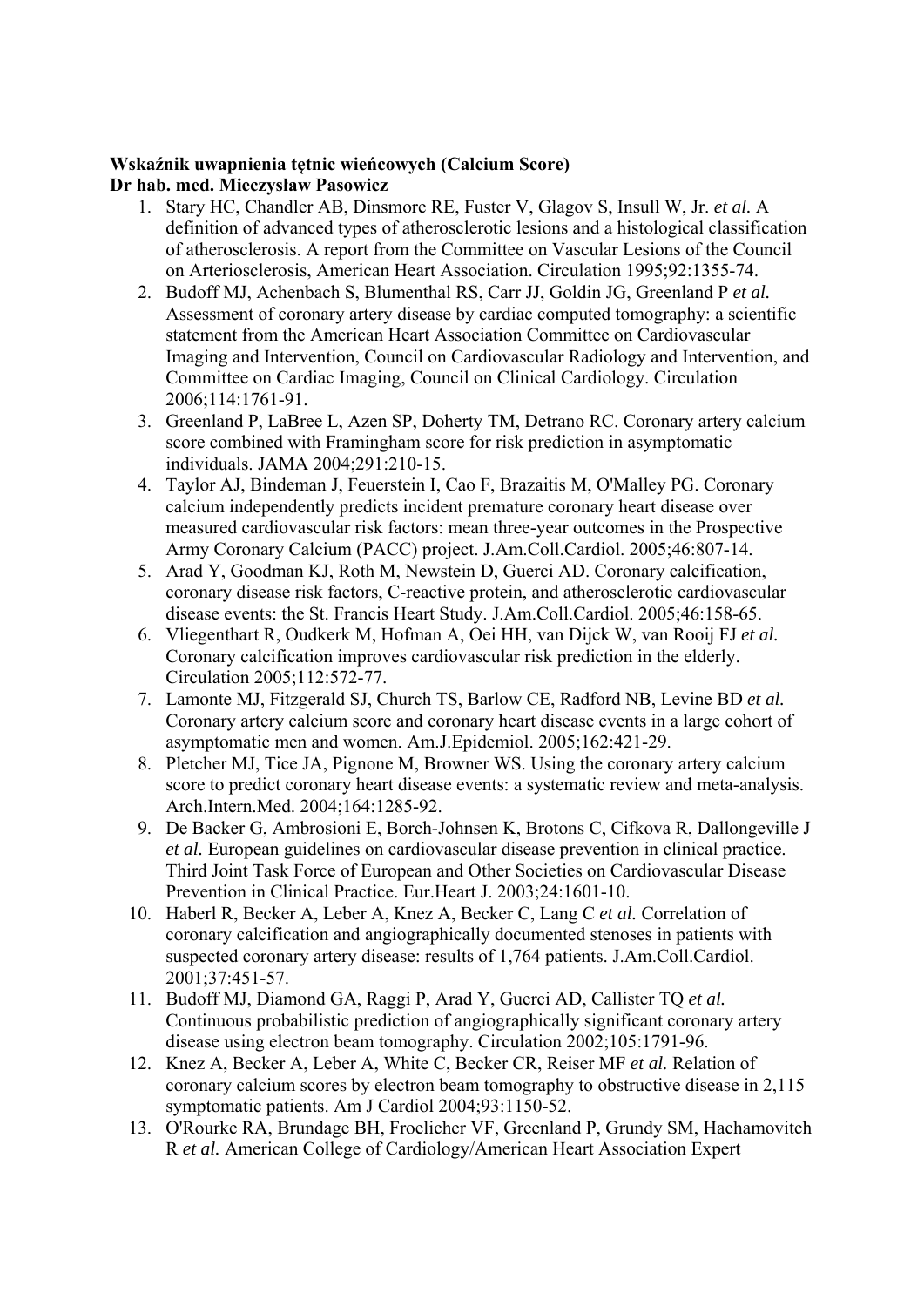Consensus document on electron-beam computed tomography for the diagnosis and prognosis of coronary artery disease. Circulation 2000;102:126-40.

- 14. Schuijf JD, Wijns W, Jukema JW, Decramer I, Atsma DE, de Roos A *et al.* A comparative regional analysis of coronary atherosclerosis and calcium score on multislice CT versus myocardial perfusion on SPECT. J Nucl.Med. 2006;47:1749-55.
- 15. Berman DS, Wong ND, Gransar H, Miranda-Peats R, Dahlbeck J, Hayes SW *et al.* Relationship between stress-induced myocardial ischemia and atherosclerosis measured by coronary calcium tomography. J Am Coll Cardiol 2004;44:923-30.

### **Genetyczne czynniki ryzyka chorób sercowo-naczyniowych Dr hab. med. Maciej Małecki**

- 1. Rose G: Familial patterns in ischaemic heart disease: Br J Prev Soc Med 1964, 18:75- 80.
- 2. Hamsten A, de Faire U: Risk factors for coronary artery disease in families of young men with myocardial infarction. Am J Cardiol 1987, 59:14-9.
- 3. Sharp SD, Williams RR, Hunt SC, Schumacher MC: Coronary risk factors and the severity of angiographic coronary artery disease in members of high-risk pedigrees. Am Heart J 1992, 123:279-85.
- 4. Allen G, Harvald B, Shields J: Measures of twin concordance. Acta Genet Stat Med 1967, 17:475-81.
- 5. Berg K: Twin studies of coronary heart disease and its risk factors. Acta Genet Med Gemellol (Roma) 1984, 33:349-61.
- 6. Chaer RA, Billeh R, Massad MG: Genetics and gene manipulation therapy of premature coronary artery disease. Cardiology 2004, 101:122-30.
- 7. Austin MA, Hutter CM, Zimmern RL, Humphries SE: Familial hypercholesterolemia and coronary heart disease: a HuGE association review. Am J Epidemiol 2004, 160:421-9.
- 8. Innerarity TL, Mahley RW, Weisgraber KH, Bersot TP, Krauss RM, Vega GL, Grundy SM, Friedl W, Davignon J, McCarthy BJ: Familial defective apolipoprotein B-100: a mutation of apolipoprotein B that causes hypercholesterolemia. J Lipid Res 1990, 31:1337-49.
- 9. Abifadel M, Varret M, Rabes JP, Allard D, Ouguerram K, Devillers M, Cruaud C, Benjannet S, Wickham L, Erlich D, Derre A, Villeger L, Farnier M, Beucler I, Bruckert E, Chambaz J, Chanu B, Lecerf JM, Luc G, Moulin P, Weissenbach J, Prat A, Krempf M, Junien C, Seidah NG, Boileau C: Mutations in PCSK9 cause autosomal dominant hypercholesterolemia. Nat Genet. 2003 Jun;34(2):154-6
- 10. Scheuner MT: Genetic evaluation for coronary artery disease. Genet Med 2003, 5:269- 85.
- 11. Nordlie MA, Wold LE, Kloner RA: Genetic contributors toward increased risk for ischemic heart disease. J Mol Cell Cardiol 2005, 39:667-79.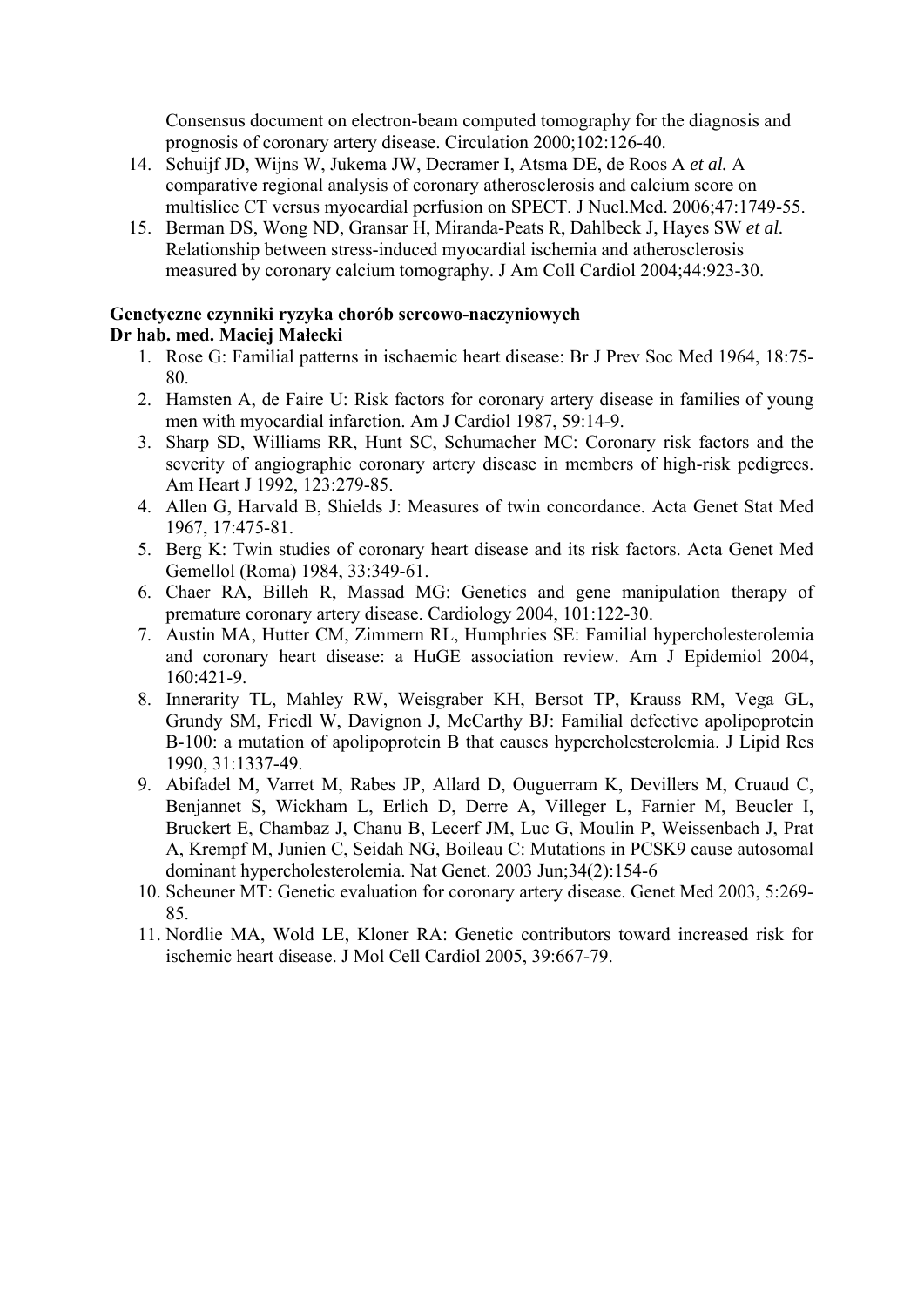### **Zanieczyszczenia powietrza a ryzyko chorób sercowo-naczyniowych Prof. dr hab. med. Adam Torbicki**

- 1. Adams HS, Nieuwenhuijsen MJ, Colvile RN, McMullen MA, Khandelwal P. Fine Particle (PM2.5) Personal Exposure Levels in Transport Microenvironments, London, UK. *Sci Total Environ* 2001; **279**: 29-44.
- 2. Brook RD, Franklin B, Cascio W, Hong Y, Howard G, Lipsett M, Luepker R, Mittleman M, Samet J, Smith SC, Jr., Tager I. Air Pollution and Cardiovascular Disease: a Statement for Healthcare Professionals From the Expert Panel on Population and Prevention Science of the American Heart Association. *Circulation* 2004; **109**: 2655-71.
- 3. Chen JC, Stone PH, Verrier RL, Nearing BD, MacCallum G, Kim JY, Herrick RF, You J, Zhou H, Christiani DC. Personal Coronary Risk Profiles Modify Autonomic Nervous System Responses to Air Pollution. *J Occup Environ Med* 2006; **48**: 1133-42.
- 4. Dockery DW, Stone PH. Cardiovascular Risks From Fine Particulate Air Pollution. *N Engl J Med* 2007; **356**: 511-3.
- 5. Lanki T, Pekkanen J, Aalto P, Elosua R, Berglind N, D'Ippoliti D, Kulmala M, Nyberg F, Peters A, Picciotto S, Salomaa V, Sunyer J, Tiittanen P, von KS, Forastiere F. Associations of Traffic Related Air Pollutants With Hospitalisation for First Acute Myocardial Infarction: the HEAPSS Study. *Occup Environ Med* 2006; **63**: 844-51.
- 6. Lippmann M, Frampton M, Schwartz J, Dockery D, Schlesinger R, Koutrakis P, Froines J, Nel A, Finkelstein J, Godleski J, Kaufman J, Koenig J, Larson T, Luchtel D, Liu LJ, Oberdorster G, Peters A, Sarnat J, Sioutas C, Suh H, Sullivan J, Utell M, Wichmann E, Zelikoff J. The U.S. Environmental Protection Agency Particulate Matter Health Effects Research Centers Program: a Midcourse Report of Status, Progress, and Plans. *Environ Health Perspect* 2003; **111**: 1074-92.
- 7. Luttmann-Gibson H, Suh HH, Coull BA, Dockery DW, Sarnat SE, Schwartz J, Stone PH, Gold DR. Short-Term Effects of Air Pollution on Heart Rate Variability in Senior Adults in Steubenville, Ohio. *J Occup Environ Med* 2006; **48**: 780-8.
- 8. Miller KA, Siscovick DS, Sheppard L, Shepherd K, Sullivan JH, Anderson GL, Kaufman JD. Long-Term Exposure to Air Pollution and Incidence of Cardiovascular Events in Women. *N Engl J Med* 2007; **356**: 447-58.
- 9. Pekkanen J, Peters A, Hoek G, Tiittanen P, Brunekreef B, de HJ, Heinrich J, Ibald-Mulli A, Kreyling WG, Lanki T, Timonen KL, Vanninen E. Particulate Air Pollution and Risk of ST-Segment Depression During Repeated Submaximal Exercise Tests Among Subjects With Coronary Heart Disease: the Exposure and Risk Assessment for Fine and Ultrafine Particles in Ambient Air (ULTRA) Study. *Circulation* 2002; **106**: 933-8.
- 10. Timonen KL, Vanninen E, de HJ, Ibald-Mulli A, Brunekreef B, Gold DR, Heinrich J, Hoek G, Lanki T, Peters A, Tarkiainen T, Tiittanen P, Kreyling W, Pekkanen J. Effects of Ultrafine and Fine Particulate and Gaseous Air Pollution on Cardiac